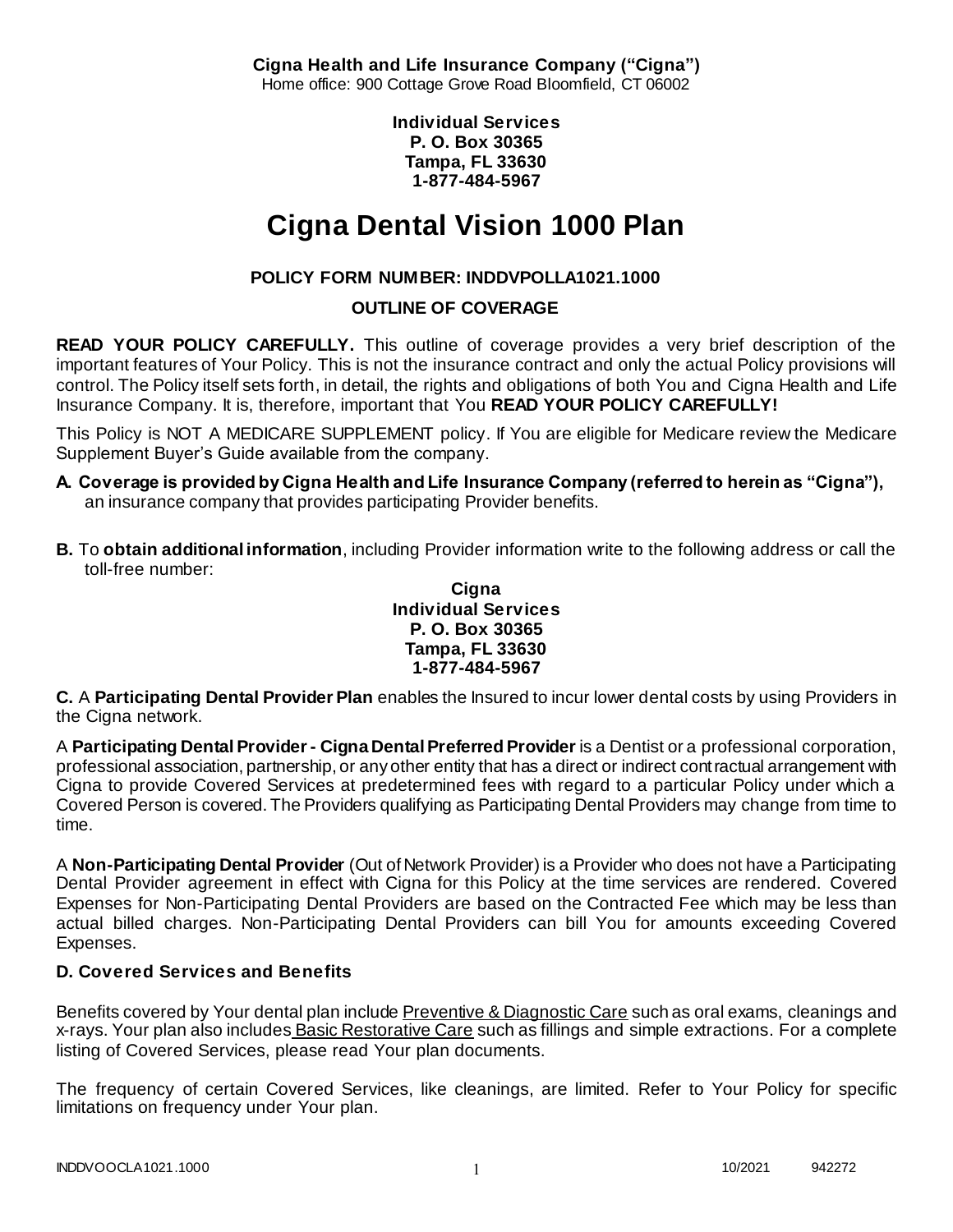### **Benefit Schedule**

The benefits outlined in the table below show the payment percentages for Covered Expenses **AFTER** any applicable Deductibles have been satisfied unless otherwise stated.

# **CIGNA DENTAL AND VISION INSURANCE** *The Schedule*

### **For You and Your Dependents**

#### **The Schedule – Dental Benefits**

If You select a Participating Dental Provider, Your cost will be less than if You select a Non-Participating Dental Provider.

#### **Emergency Services**

The Benefit Percentage payable for Emergency Services charges made by a Non-Participating Dental Provider is the same Benefit Percentage as for Participating Dental Provider Charges. Dental Emergency services are required immediately to either alleviate pain or to treat the sudden onset of an acute dental condition. These are usually minor procedures performed in response to serious symptoms, which temporarily relieve significant pain, but do not effect a definitive cure, and which, if not rendered, will likely result in a more serious dental or medical complication.

#### **Dental Deductibles**

Dental Deductibles are expenses to be paid by You or Your Dependent. Dental Deductibles are in addition to any Coinsurance. Once the Dental Deductible maximum in The Schedule has been reached You and Your family need not satisfy any further dental deductible for the rest of that year.

#### **Participating Dental Provider Payment**

Participating Dental Provider services are paid based on the Contracted Fee agreed upon by the Provider and Cigna.

**Non-Participating Dental Provider Payment** Non-Participating Dental Provider services are paid based on the Contracted Fee.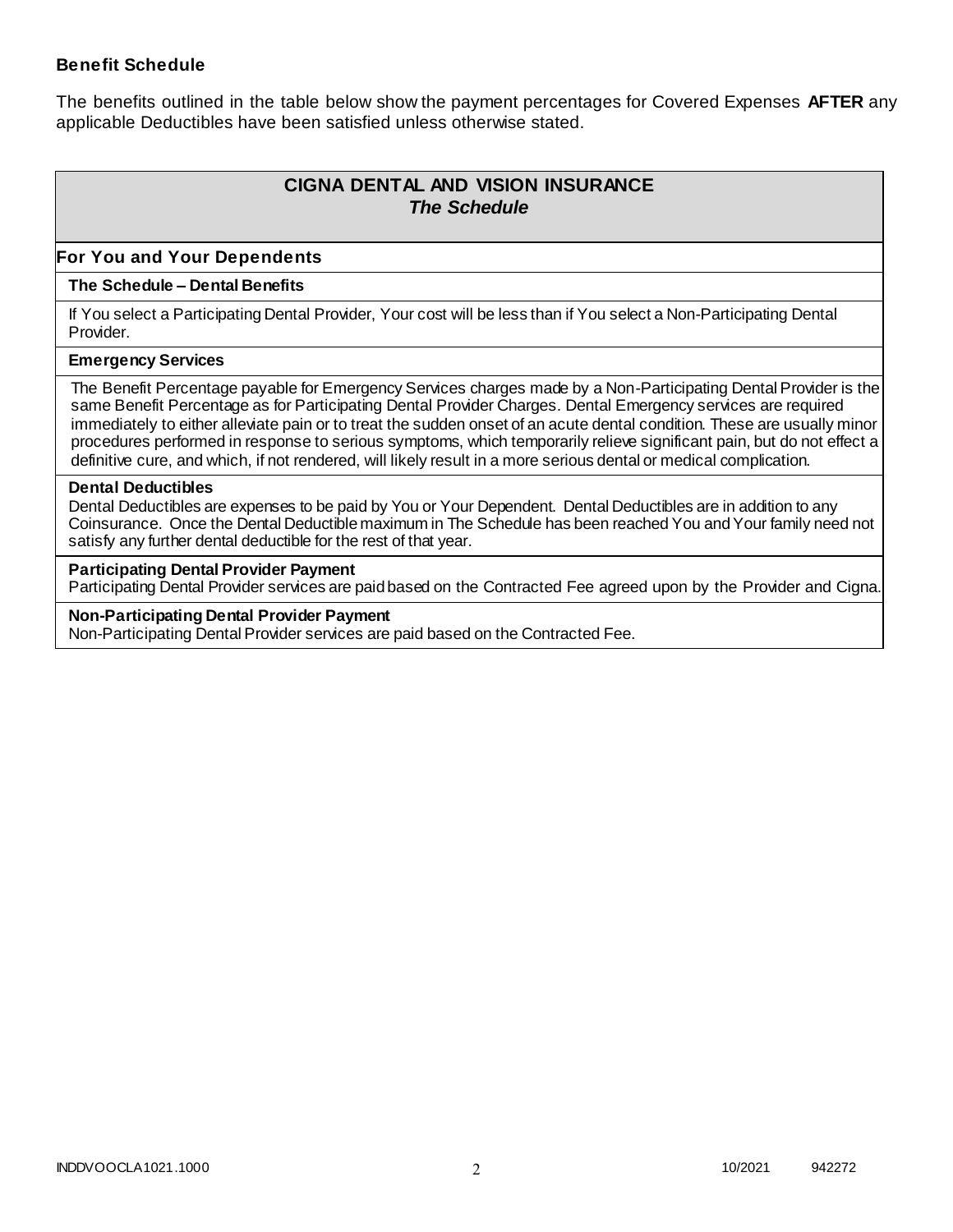| <b>DENTAL BENEFIT HIGHLIGHTS</b>                                                                                                                              |                                                  |
|---------------------------------------------------------------------------------------------------------------------------------------------------------------|--------------------------------------------------|
| Classes I, II<br><b>Calendar Year Maximum</b>                                                                                                                 | \$1,000 per person                               |
| <b>Calendar Year Dental Deductible</b><br>Individual                                                                                                          | \$50 per person                                  |
|                                                                                                                                                               | Not Applicable to Class I                        |
| <b>Family Maximum</b>                                                                                                                                         | \$150 per family                                 |
|                                                                                                                                                               | Not Applicable to Class I                        |
| <b>Class I</b>                                                                                                                                                | The Percentage of Covered Expenses the Plan Pays |
| Preventive Care<br>Oral Exams<br>Routine Cleanings<br>Routine X-rays<br><b>Fluoride Application</b><br><b>Sealants</b><br>Space Maintainers (non-orthodontic) | 100%                                             |
| <b>Class II</b>                                                                                                                                               | The Percentage of Covered Expenses the Plan Pays |
| <b>Basic Restorative</b><br>Fillings<br>Oral Surgery, Simple Extractions<br>Emergency Care to Relieve Pain<br>Non-Routine X-rays                              | 70% after dental deductible                      |

| The Schedule - Vision Benefits                                                                  |                                                                                         |
|-------------------------------------------------------------------------------------------------|-----------------------------------------------------------------------------------------|
| VISION BENEFIT HIGHLIGHTS                                                                       |                                                                                         |
| Eye Examinations, including refraction                                                          | The plan pays 30% of expenses, not to exceed a \$50 calendar<br>year maximum per person |
| Materials (corrective eyeglasses or contact<br>lenses, including fittings and follow-up visits) | \$100 calendar year maximum per person                                                  |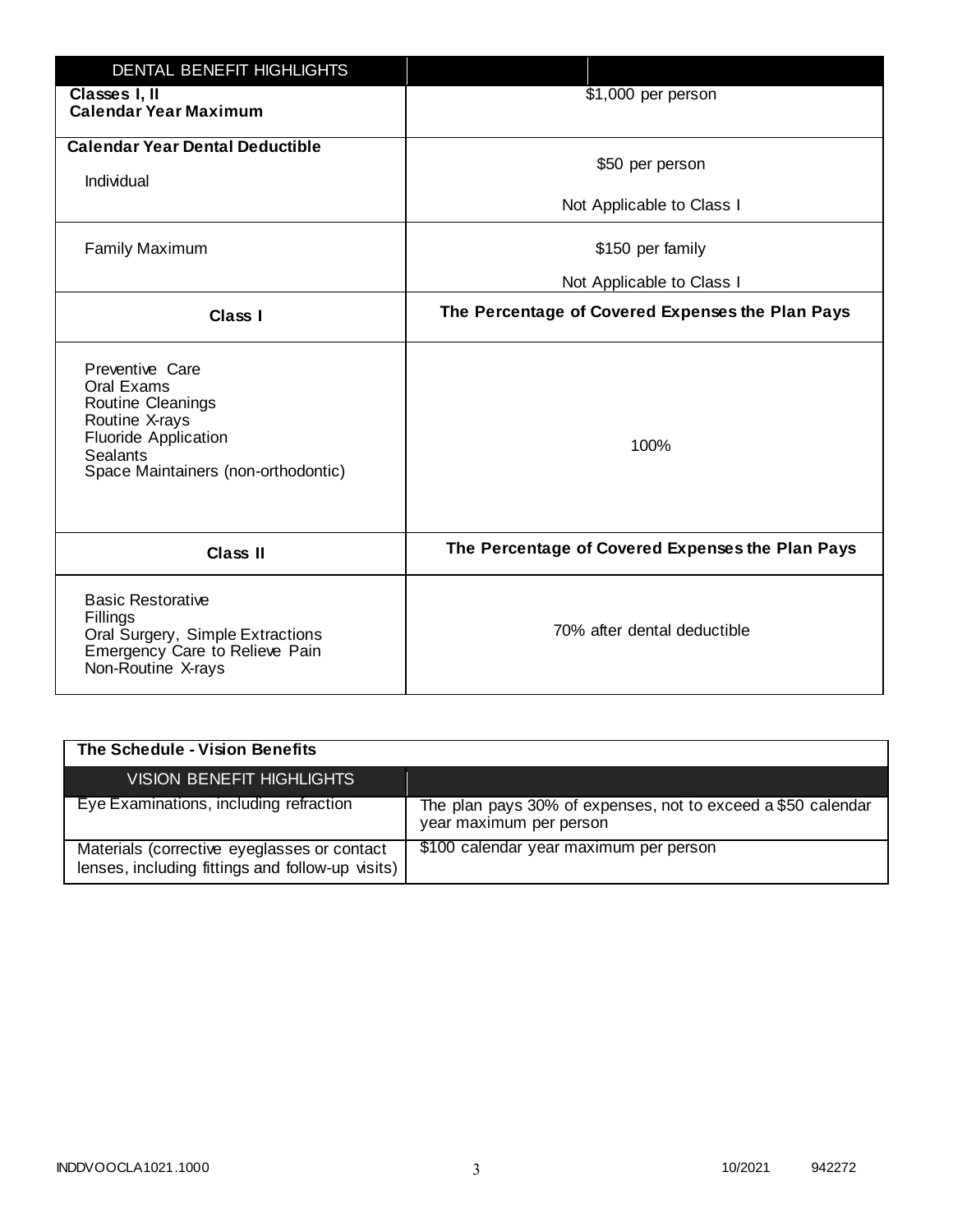# **Waiting Periods**

There is no waiting period for Class I or II dental benefits or for vision benefits.

### **Missing Teeth Limitation**

There is no payment for replacement of teeth that are missing when a person first becomes insured.

This payment limitation no longer applies after 12 months of continuous coverage.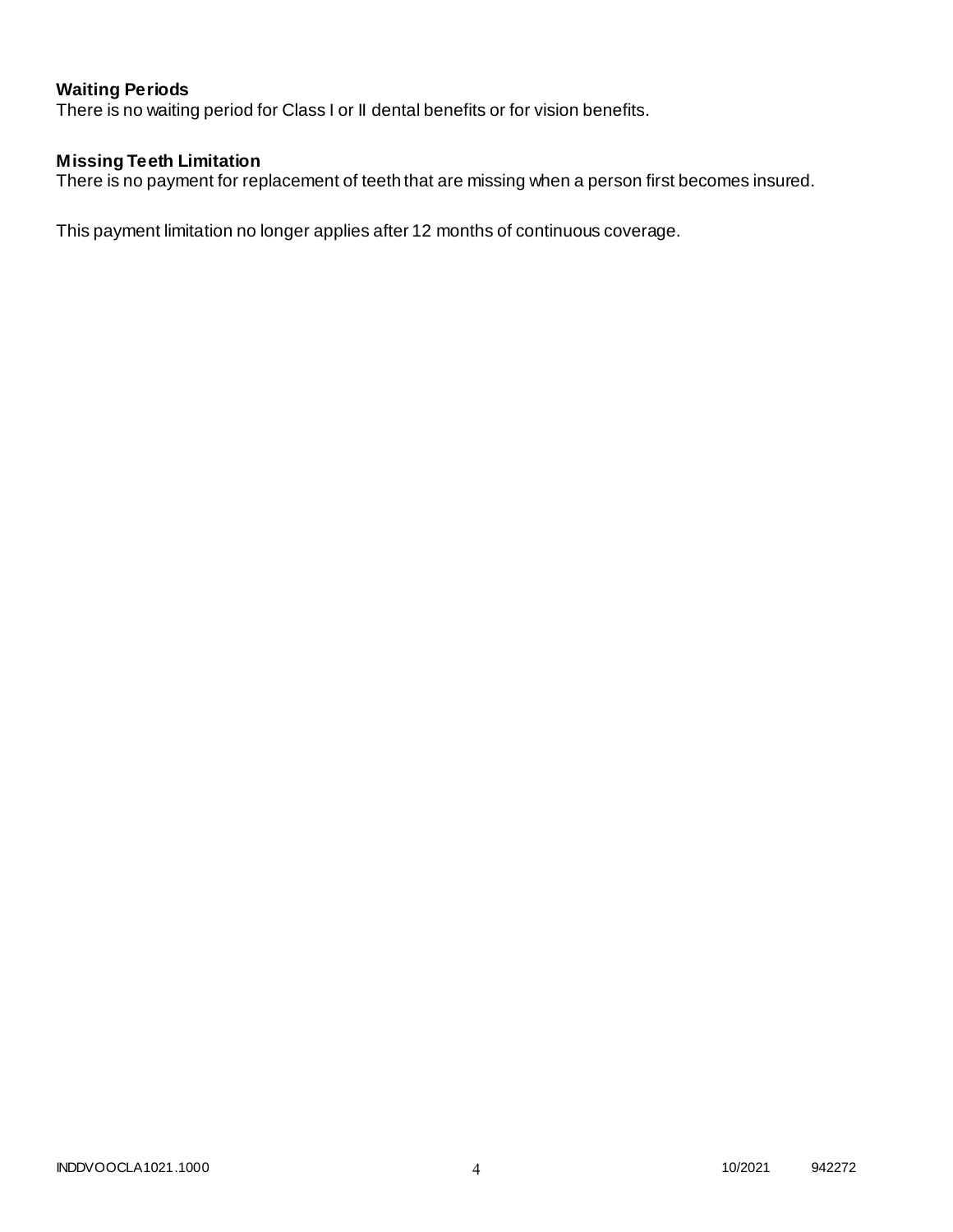## **E. Insured's Financial Responsibility**

The Insured is responsible for paying the monthly or quarterly premium on a timely basis. The Insured is also responsible to pay Providers for charges that are applied to the Deductibles, Coinsurance, and any amounts charged by Non-Participating Dental Providers in excess of the Contracted Fee. In addition, any charges for Medically Necessary and/or Dentally Necessary items that are excluded under the Policy are the responsibility of the Insured.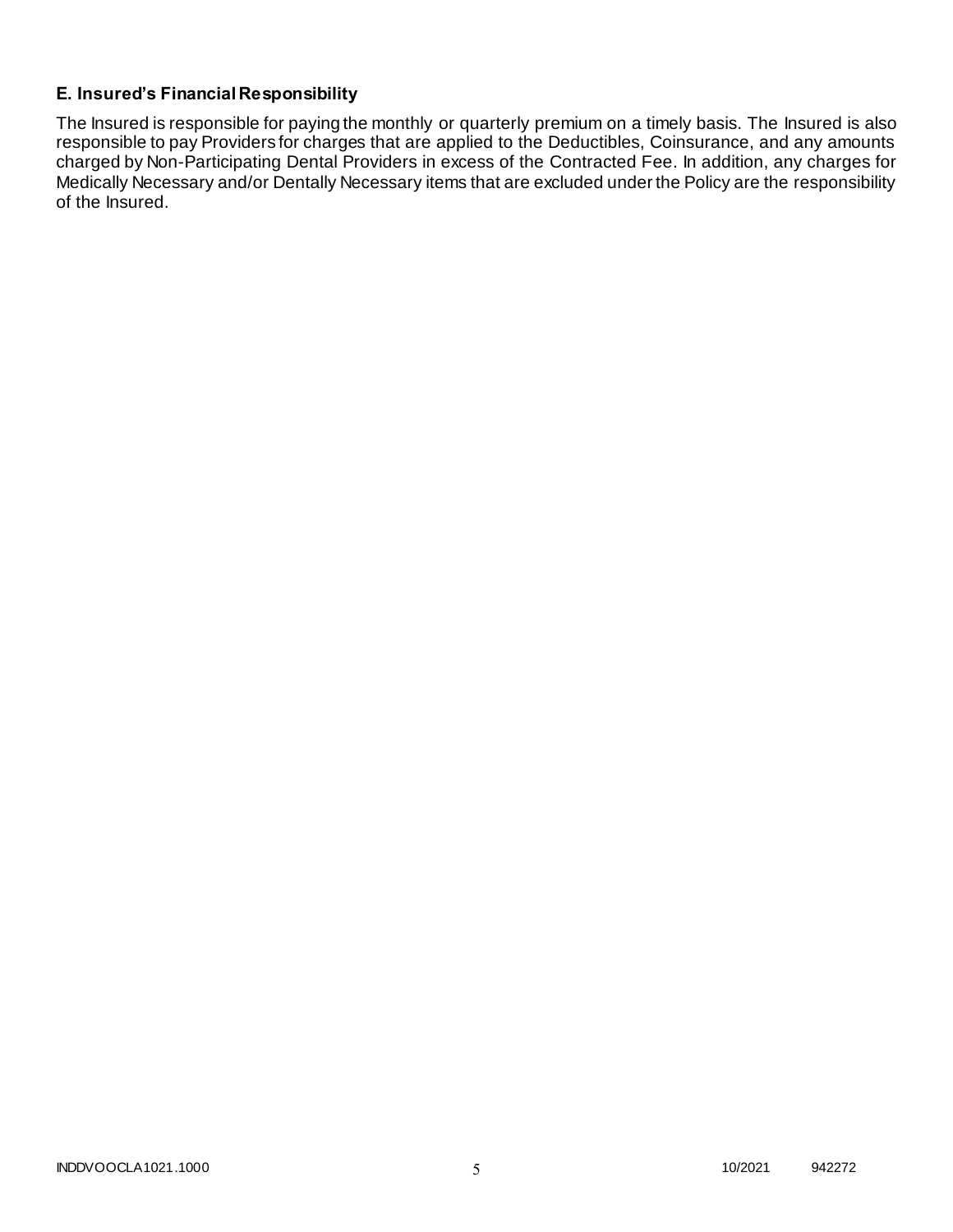# **F. Exclusions And Limitations: What Is Not Covered By This Policy**

# **Expenses Not Covered**

Covered Expenses will not include, and no payment will be made for:

- procedures which are not included in the list of Covered Dental Services or Covered Vision Services;
- cone beam imaging;
- instruction for plaque control, oral hygiene and diet;
- core build-ups;
- veneers;
- precious or semi-precious metals for crowns, bridges and abutments;
- restoration of teeth which have been damaged by erosion, attrition or abrasion;
- bite registrations; precision or semi-precision attachments; or splinting;
- implants or implant related services;
- orthodontic treatment, except for the treatment of cleft lip and cleft palate;
- general anesthesia or intravenous sedation, when used for the purposes of anxiety control or patient management is not covered; may be considered only when medically or dentally necessary and when in conjunction with covered complex oral surgery;
- athletic mouth guards;
- services performed solely for cosmetic reasons;
- personalization or decoration of any dental device or dental work;
- replacement of an appliance per benefit quidelines;
- services that are medical in nature;
- services and supplies received from a hospital;
- prescription drugs;
- plano lenses;
- VDT (video display terminal)/computer eyeglass benefit;
- medical or surgical treatment of the eyes;
- any type of corrective vision surgery, including LASIK surgery, radial ketatonomy (RK), automated lamellar keratoplasty (ALK), or conductive keratoplasty (CK);
- Orthoptic or vision training and any associated supplemental testing;
- any eye examination, or any corrective eyewear, required by an employer as a condition of employment;
- safety eyewear;
- sub-normal vision aids or non-prescription lenses; or
- Magnification or low vision aids not shown as covered in the Schedule of Vision Coverage.

# **General Limitations**

No payment will be made for expenses incurred for You or any one of Your Dependents:

- For services not specifically listed as Covered Services in this Policy;
- For services or supplies that are not Medically Necessary;
- For services received before the Effective Date of coverage;
- For services received after coverage under this Policy ends;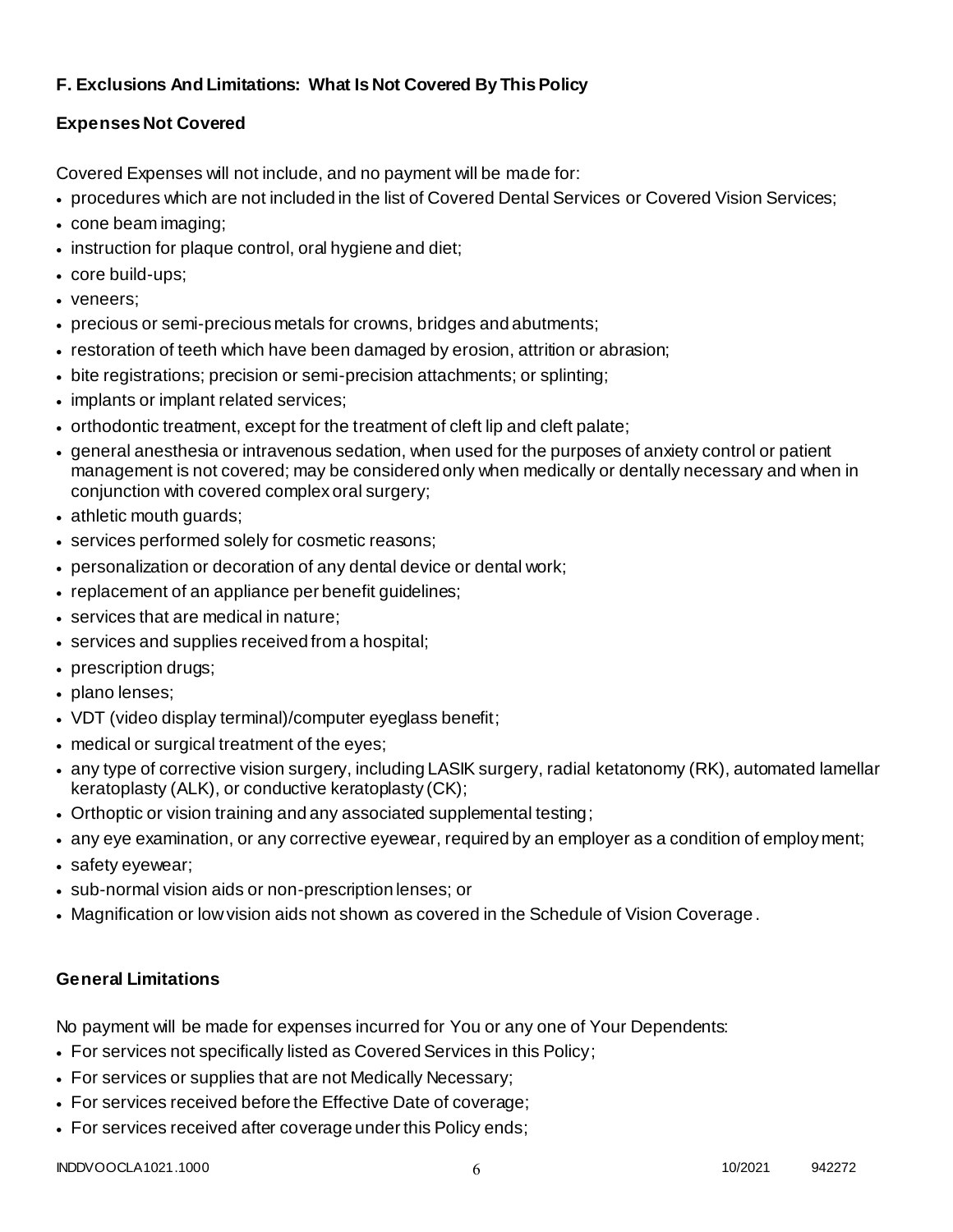- For services for which You have no legal obligation to pay or for which no charge would be made if You did not have insurance coverage;
- For Professional services or supplies received or purchased directly or on Your behalf by anyone, including a Provider, from any of the following:
	- **•** Yourself or Your employer;
	- **a** person who lives in the Covered Person's home, or that person's employer;
	- a person who is related to the Covered Person by blood, marriage or adoption, or that person's employer.
- for or in connection with an Injury arising out of, or in the course of, any employment for wage or profit;
- for or in connection with a Sickness which is covered under any workers' compensation or similar law;
- for charges made by a Hospital owned or operated by or which provides care or performs services for, the United States Government, if such charges are directly related to a condition which occurred while serving in the military or an associated auxiliary unit;
- services or supplies received due to an act of war, declared or undeclared while serving in the military or an associated auxiliary unit;
- to the extent that payment is unlawful where the person resides when the expenses are incurred;
- for charges which the person is not legally required to pay;
- for charges which would not have been made if the person had no insurance;
- to the extent that billed charges exceed the rate of reimbursement as described in the Schedule;
- for charges for unnecessary care, treatment or surgery;
- to the extent that You or any of Your Dependents is in any way paid or entitled to payment for those expenses by or through a public program, other than Medicaid;
- for or in connection with experimental procedures or treatment methods not approved by the American Dental Association or the appropriate dental specialty society;
- Procedures that are a covered expense under any other plan which provides dental or vision benefits;
- To the extent that benefits are paid or payable for those expenses under the mandatory part of any aut o insurance policy written to comply with a "no-fault" insurance law or an uninsured motorist insurance law. Cigna will take into account any adjustment option chosen under such part by You or any one of Your Dependents.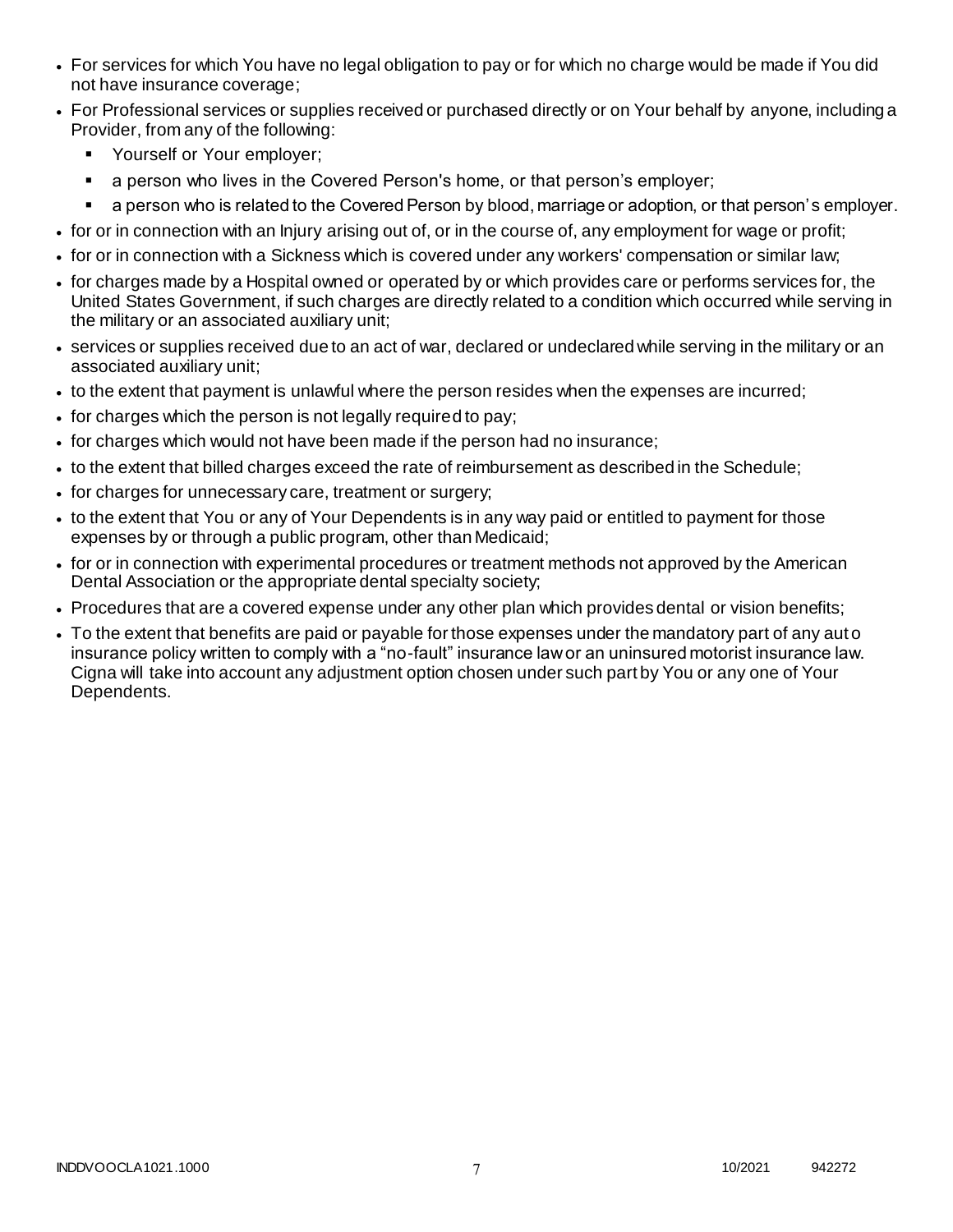### **G. Predetermination of Dental Benefits Program**

Predetermination of Benefits is a voluntary review of a Dentist's proposed treatment plan and expected charges. It is not preauthorization of service and is not required.

The treatment plan should include supporting pre-operative x-rays and other diagnostic materials as requested by Cigna's dental consultant. If there is a change in the treatment plan, a revised plan should be submitted.

Cigna will determine covered dental expenses for the proposed treatment plan. If there is no Predetermination of Benefits, Cigna will determine covered dental expenses when it receives a claim.

Review of proposed treatment is advised whenever extensive dental work is recommended when charges exceed **\$500**.

Predetermination of Benefits is not a guarantee of a set payment. Payment is based on the services that are actually delivered and the coverage in force at the time services are completed.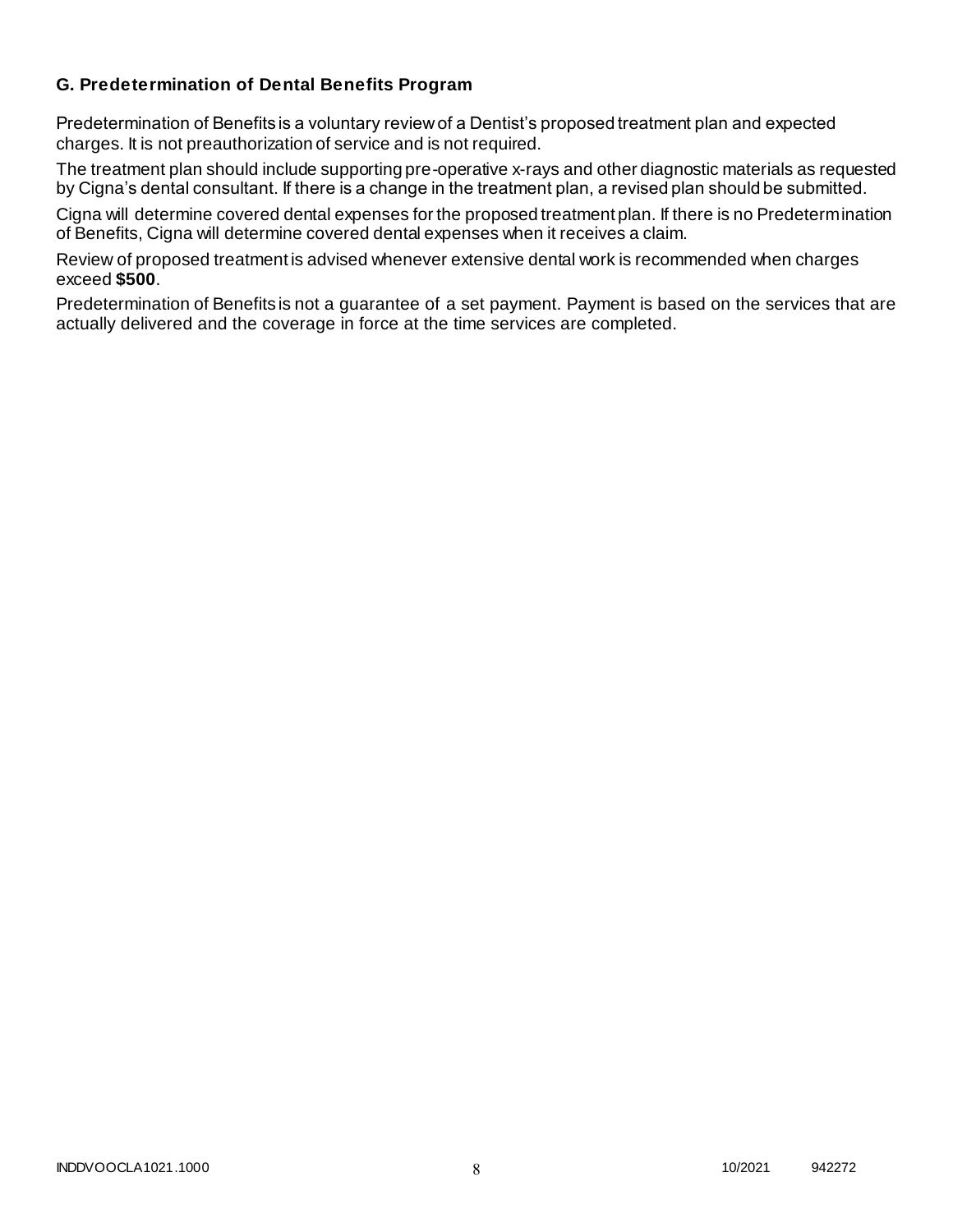### **H. General Provisions**

### **WHEN YOU HAVE A COMPLAINT OR AN APPEAL**

For the purposes of this section, any reference to "You," "Your" or "Yourself" also refers to a representative or Provider designated by You to act on Your behalf, unless otherwise noted.

We want You to be completely satisfied with the care You receive. That is why We have established a process for addressing Your concerns and solving Your problems.

#### **Start with Member Services**

We are here to listen and help. If You have a concern regarding a person, a service, the quality of care, or contractual benefits, You can call Our toll-free number and explain Your concern to one of Our Customer Service representatives. You can also express that concern in writing. Please call or write to Us at the following:

Customer Services Toll-Free Number or address on mycigna.com, explanation of benefits or claim form

We will do Our best to resolve the matter on Your initial contact. If We need more time to review or investigate Your concern, We will get back to You as soon as possible, but in any case within 30 days. If You are not satisfied with the results of a coverage decision, You can start the appeals procedure.

#### **Appeals Procedure**

Cigna has a two step appeals procedure for coverage decisions. To initiate an appeal, You must submit a request for an appeal in writing within 365 days of receipt of a denial notice. You should state the reason why You feel Your appeal should be approved and include any information supporting Your appeal. If You are unable or choose not to write, You may ask to register Your appeal by telephone. Call or write to Us at the toll-free number or address on Your Benefit Identification card, explanation of benefits or claim form.

#### **Level One Appeal**

Your appeal will be reviewed and the decision made by someone not involved in the initial decision, is not an employee of Cigna, and holds a nonrestricted license issued in the United States in the same or an appropriate specialty that typically manages the condition, procedure, or treatment under review. Appeals involving Medical Necessity or clinical appropriateness will be considered by a health care prof essional.

For level one appeals, We will respond in writing with a decision within 30 calendar days after We receive an appeal for a postservice coverage determination. If more time or information is needed to make the determination, We will notify You in writing to request an extension of up to 15 calendar days and to specify any additional information needed to complete the review.

If You are not satisfied with Our level-one appeal decision, You may request a level-two appeal.

#### **Level Two Appeal**

If You are dissatisfied with Our level one appeal decision, You may request a second review. To start a level two appeal, follow the same process required for a level one appeal.

Most requests for a second review will be conducted by the Appeals Committee, which consists of at least three people. Anyone involved in the prior decision may not vote on the Committee. For appeals involving

INDDVOOCLA1021.1000 9 10/2021 942272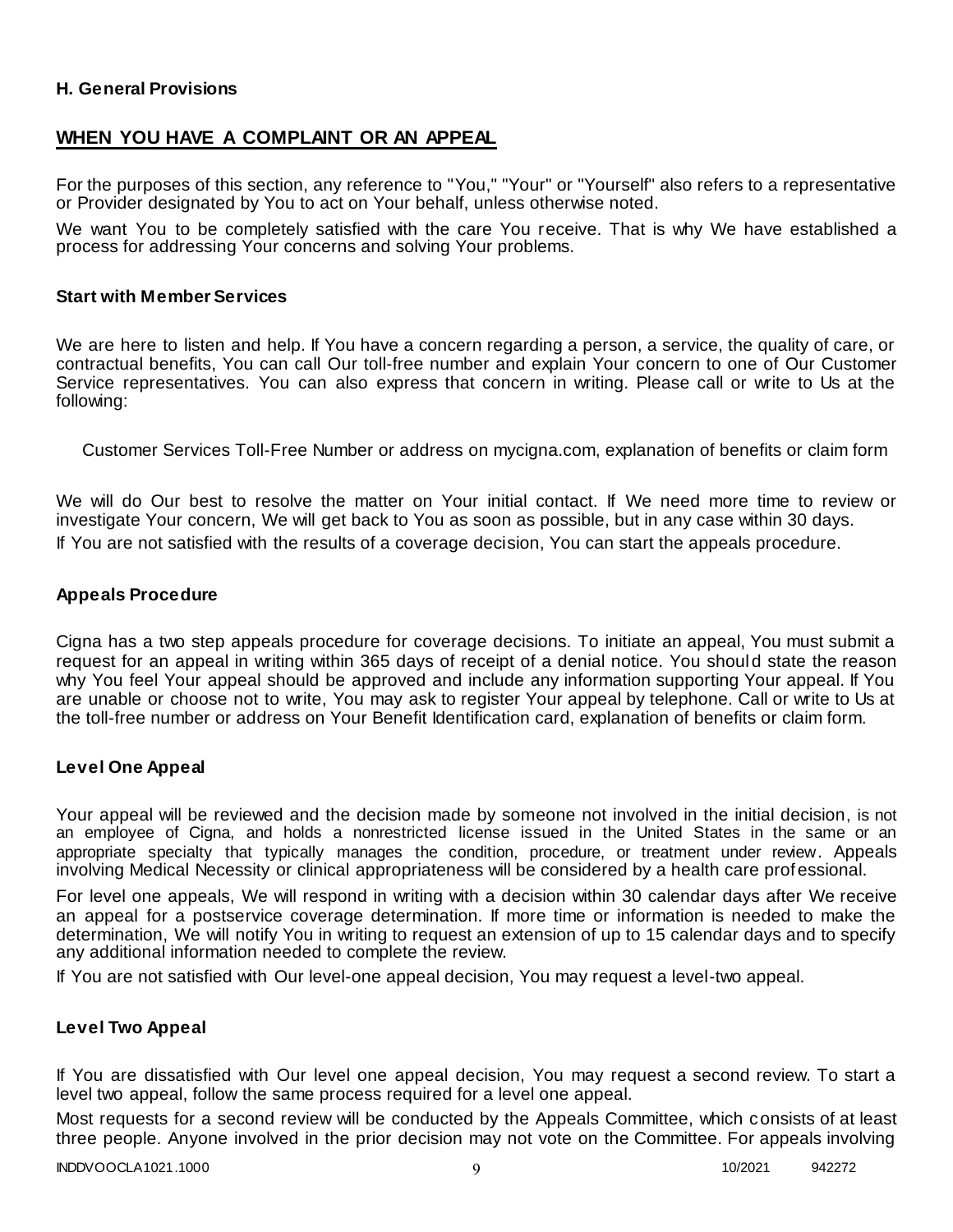Medical Necessity or clinical appropriateness, the Committee will consult with at least one Dentist reviewer in the same or similar specialty as the care under consideration. You may present Your situation to the Committee in person or by conference call.

For level two appeals We will acknowledge in writing that We have received Your request and schedule a Committee review. For postservice claims, the Committee review will be completed within 30 calendar days. If more time or information is needed to make the determination, We will notify You in writing to request an extension of up to 15 calendar days and to specify any additional information needed by the Committee to complete the review. You will be notified in writing of the Committee's decision within five working days after the Committee meeting, and within the Committee review time frames above if the Committee does not approve the requested coverage.

### **Notice of Benefit Determination on Appeal**

Every notice of an appeal decision will be provided in writing or electronically and, if an adverse determination, will include:

- (1) the specific reason or reasons for the denial decision;
- (2) reference to the specific Policy provisions on which the decision is based;
- (3) a statement that the claimant is entitled to receive, upon request and free of charge, reasonable access to and copies of all documents, records, and other Relevant Information as defined;
- (4) upon request and free of charge, a copy of any internal rule, guideline, protocol or other similar criterion that was relied upon in making the adverse determination regarding Your appeal, and an explanation of the scientific or clinical judgment for a determination that is based on a medical necessity, experimental treatment or other similar exclusion or limit.

#### **Relevant Information**

Relevant Information is any document, record, or other information which was relied upon in making the benefit determination; was submitted, considered, or generated in the course of making the benefit determination, without regard to whether such document, record, or other information was relied upon in making the benefit determination; demonstrates compliance with the administrative processes and safeguards required by federal law in making the benefit determination; or constitutes a statement of policy or guidance with respect to the plan concerning the denied treatment option or benefit or the claimant's diagnosis, without regard to whether such advice or statement was relied upon in making the benefit determination.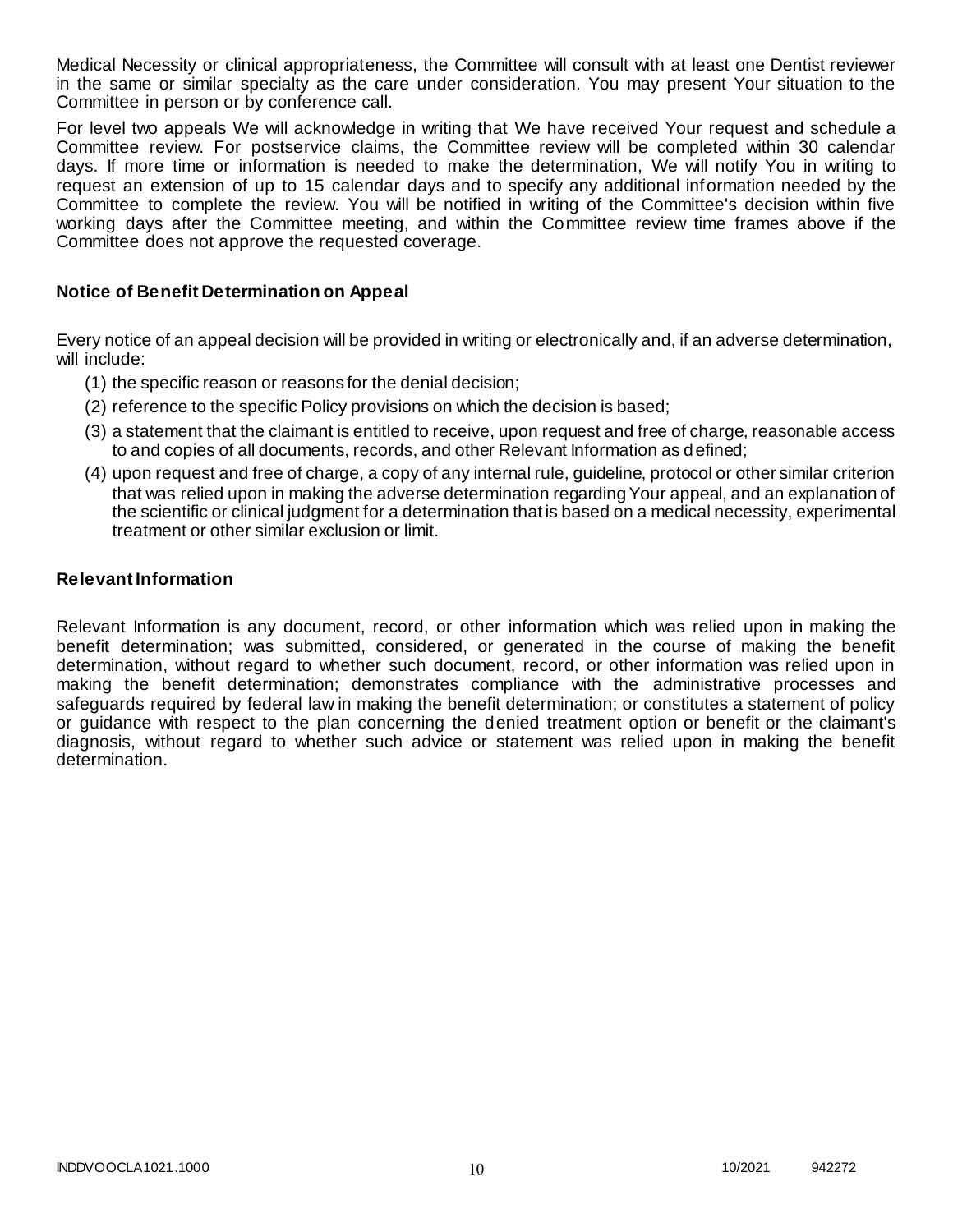# **I. Participating Dental Providers**

Cigna will provide a current list of Dentists currently participating with Cigna and their locations to each Covered Person upon request.

To verify if a Dentist is currently participating with Cigna and is accepting new Cigna Insureds, the Covered Person should visit Our website at mycigna.com.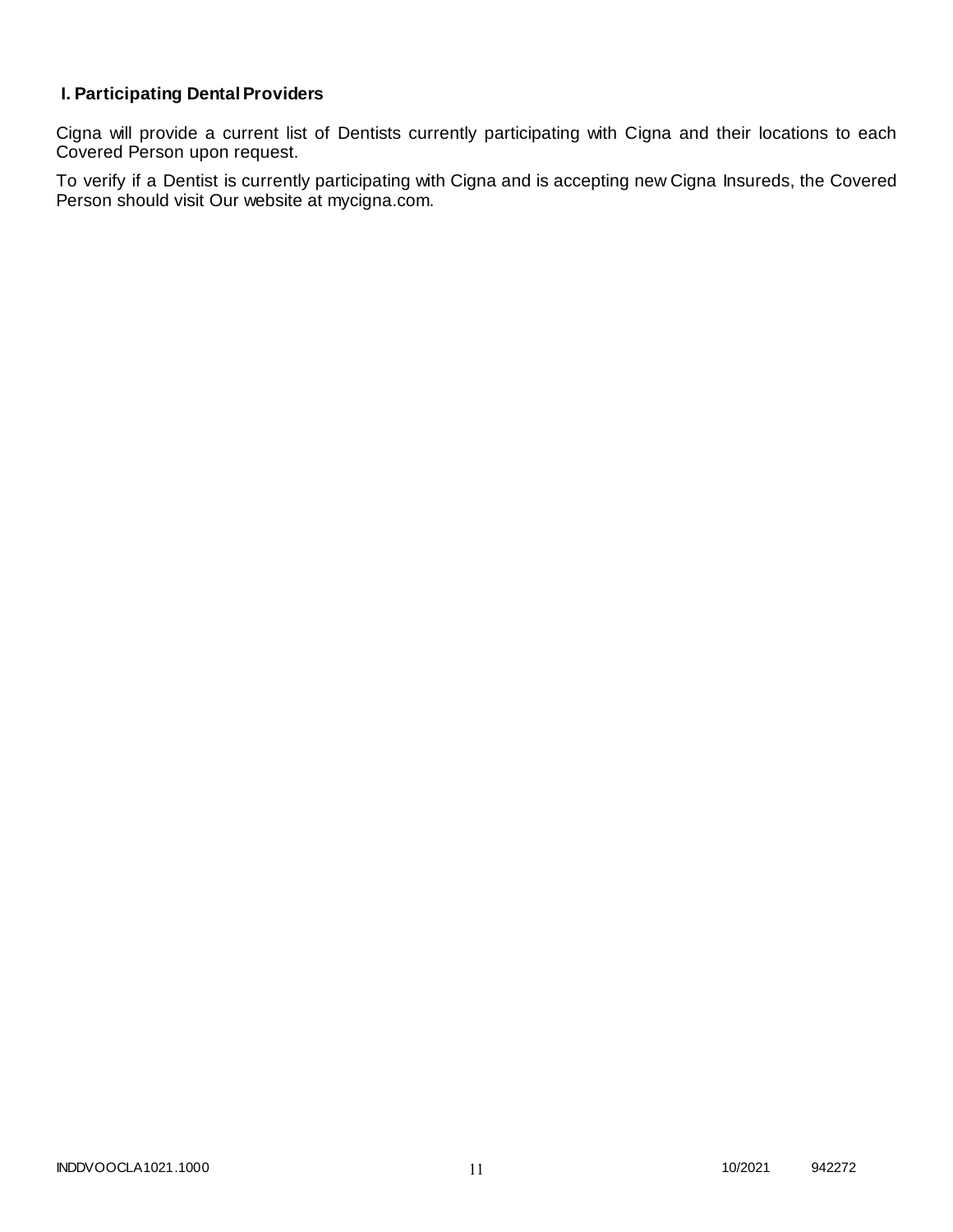### **J. Renewability, Eligibility, and Continuation**

1. The Policy will renew except for the specific events stated in the Policy. Cigna may change the premiums of the Policy with 60 days written notice to the Insured. However, Cigna will not refuse to renew or change the premium schedule for the Policy on an individual basis, but only for all Insureds in the same class and covered under the same Policy as You.

2. The individual plan is designed for residents of Louisiana who are not enrolled under or covered by any other group or individual health coverage. You must notify Cigna of all changes that may affect any Covered Person's eligibility under the Policy.

3. You or Your Dependent(s) will become ineligible for coverage:

- When premiums are not paid according to the due dates and grace periods described in the premium section.
- With respect to Your Spouse, Domestic Partner, or partner to a Civil Union: when the Spouse is no longer married to the Insured or when the union is dissolved.
- With respect to You and Your Family Member(s): when You no longer meet the requirements listed in the Conditions of Eligibility section.
- The date the Policy terminates.
- When the Insured no longer lives in the Service Area.

4. If a Covered Person's eligibility under this Plan would terminate due to the Insured's death, divorce or if other Dependents would become ineligible due to age or no longer qualify as dependents for coverage under this Plan; except for the Insured's failure to pay premium, the Covered Person's insurance will be continued if the Covered Person exercising the continuation right notifies Cigna and pays the appropriate monthly premium within 60 days following the date this Policy would otherwise terminate.